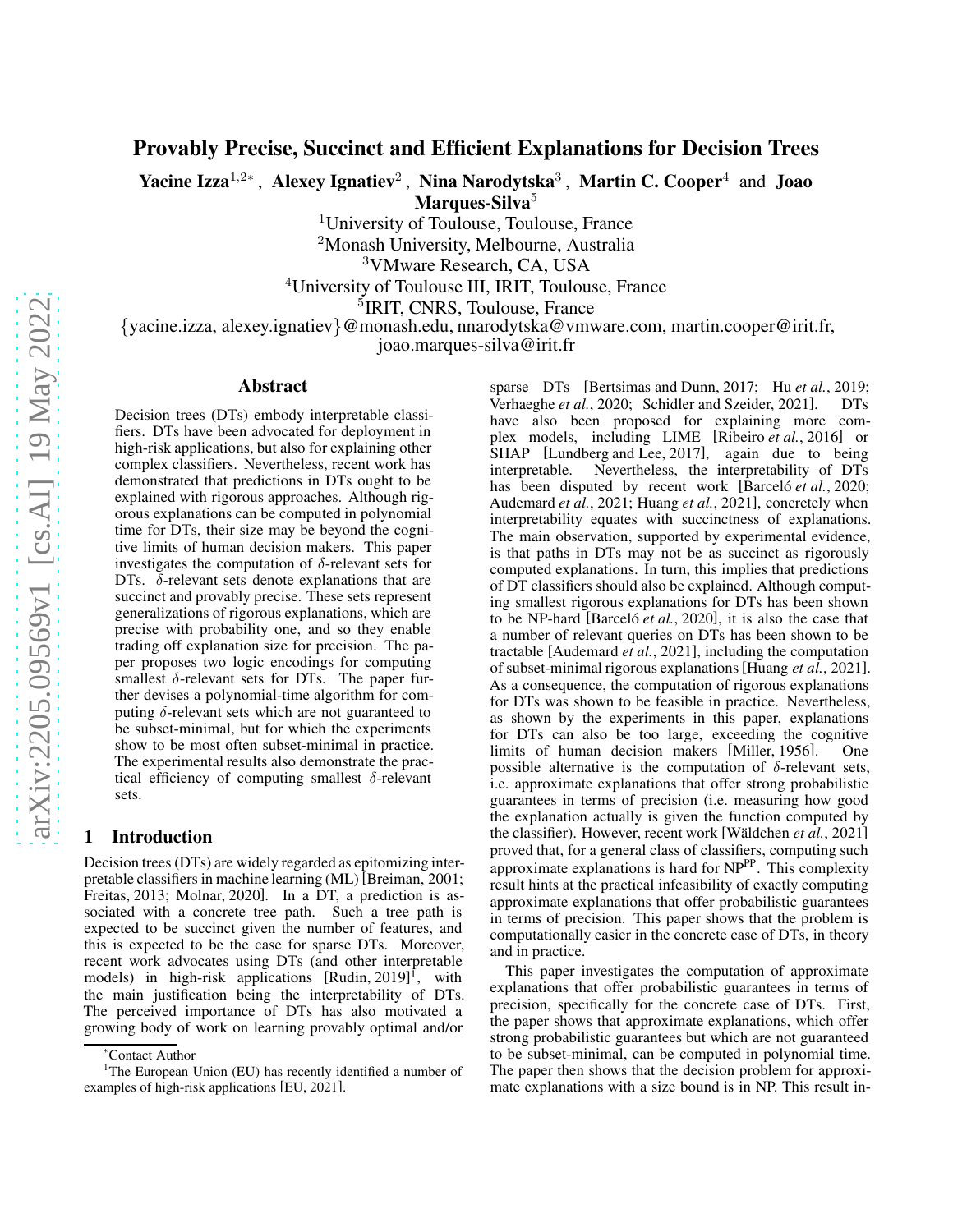volves two encodings of the problem of computing a smallest approximate explanation into Satisfiability Modulo Theories (SMT), one involving non-linear arithmetic, and another involving linear arithmetic.

The experimental results demonstrate that computing smallest approximate explanations can be solved efficiently for large size DTs. More importantly, the experimental results suggest that, most often, the polynomial-time algorithm for computing approximate explanations yields explanations that are indeed subset-minimal, with negligible running times. The experimental results also compare the algorithms proposed in this paper, with the well-known model-agnostic explainer Anchor [\[Ribeiro](#page-7-13) *et al.*, 2018]. The difference in the quality of computed explanations is conclusive, further validating prior evidence that model-agnostic explainers offer poor guarantees on the precision of computed explanations.

# 2 Preliminaries

Classification problems. This paper considers classification problems, which are defined on a set of features (or attributes)  $\mathcal{F} = \{1, \ldots, m\}$  and a set of classes  $\mathcal{K} =$  $\{c_1, c_2, \ldots, c_K\}$ . Each feature  $i \in \mathcal{F}$  takes values from a domain  $\mathbb{D}_i$ . In general, domains can be categorical or ordinal, with values that can be boolean, integer or real-valued. Feature space is defined as  $\mathbb{F} = \mathbb{D}_1 \times \mathbb{D}_2 \times \ldots \times \mathbb{D}_m$ ;  $|\mathbb{F}|$  represents the total number of points in F. For boolean domains,  $\mathbb{D}_i = \{0, 1\} = \mathbb{B}, i = 1, \dots, m$ , and  $\mathbb{F} = \mathbb{B}^m$ . The notation  $\mathbf{x} = (x_1, \dots, x_m)$  denotes an arbitrary point in feature space, where each  $x_i$  is a variable taking values from  $\mathbb{D}_i$ . The set of variables associated with features is  $X = \{x_1, \ldots, x_m\}.$ Moreover, the notation  $\mathbf{v} = (v_1, \dots, v_m)$  represents a specific point in feature space, where each  $v_i$  is a constant representing one concrete value from  $\mathbb{D}_i$ . An ML classifier M is characterized by a (non-constant) *classification function*  $\kappa$  that maps feature space F into the set of classes  $\mathcal{K}$ , i.e.  $\kappa : \mathbb{F} \to \mathcal{K}$ . An *instance* denotes a pair  $(\mathbf{v}, c)$ , where  $\mathbf{v} \in \mathbb{F}$ and  $c \in \mathcal{K}$ , with  $c = \kappa(\mathbf{v})$ .

**Decision trees.** A decision tree  $\mathcal{T} = (V, E)$  is a directed acyclic graph, with  $V = \{1, \ldots, |V|\}$ , having at most one path between every pair of nodes.  $T$  has a root node, characterized by having no incoming edges. All other nodes have one incoming edge. We consider univariate decision trees where each non-terminal node is associated with a single feature  $x_i$ . Each edge is labeled with a literal, relating a feature (associated with the edge's starting node) with some values (or range of values) from the feature's domain. We will consider literals to be of the form  $x_i \in \mathbb{E}_i$ .  $x_i$  is a variable that denotes the value taken by feature *i*, whereas  $\mathbb{E}_i \subseteq \mathbb{D}_i$  is a subset of the domain of feature  $i \in \mathcal{F}$ . The type of literals used to label the edges of a DT allows the representation of the DTs generated by a wide range of decision tree learners (e.g. [\[Utgoff](#page-7-14) *et al.*, 1997]). The set of paths of  $T$  is denoted by R.  $\Phi(R_k)$  denotes the set of features associated with path  $R_k \in \mathcal{R}$ , one per node in the tree, with repetitions allowed. It is assumed that for any  $\mathbf{v} \in \mathbb{F}$  there exists *exactly* one path in  $T$  that is consistent with v. By *consistent* we mean that the literals associated with the path are satisfied (or consistent) with the feature values in v.

Running example. [Figure 1](#page-1-0) shows the example DT used throughout the paper. This example DT also illustrates the

<span id="page-1-0"></span>



notation used to represent DTs. The set of paths  $R$  is partitioned into two sets P and Q, such that the paths in  $P =$  ${P_1, P_2, P_3}$  yield a prediction of 1, and such that the paths in  $\mathcal{Q} = \{Q_1, Q_2\}$  yield a prediction of 0. (In general, P denotes the paths with prediction  $c$ , and  $Q$  denotes the paths with prediction other than c, in  $\mathcal{K} \setminus \{c\}$ .)

Formal explanations. We now define formal explanations. In contrast with the well-known modelagnostic approaches to XAI [\[Ribeiro](#page-7-8) *et al.*, 2016; [Lundberg and Lee, 2017;](#page-7-9) [Ribeiro](#page-7-13) *et al.*, 2018; [Guidotti](#page-7-15) *et al.*, 2019], formal explanations are model-precise, i.e. their definition reflects the model's computed function. Prime implicant (PI) explanations [Shih *et al.*[, 2018\]](#page-7-16) denote a minimal set of literals (relating a feature value  $x_i$  and a constant  $v_i \in \mathbb{D}_i$ ) that are sufficient for the prediction. PI-explanations are related with PI-explanations are related with abduction, and so are also referred to as abductive explanations (AXp) [\[Ignatiev](#page-7-17) *et al.*, 2019]. More recently, PI-explanations have been studied in terms of their computational complexity [Barceló *et al.*, 2020; their computational complexity [Barceló *et al.*, 2020;<br>Audemard *et al.*, 2021]. Recent work on formal ex-Recent work on formal explanations includes for example [Malfa *et al.*[, 2021;](#page-7-18) [Izza and Marques-Silva, 2021;](#page-7-19) [Boumazouza](#page-7-20) *et al.*, 2021]. Formally, given  $\mathbf{v} = (v_1, \dots, v_m) \in \mathbb{F}$  with  $\kappa(\mathbf{v}) = c$ , an AXp is any minimal subset  $X \subseteq \mathcal{F}$  such that,

<span id="page-1-1"></span>
$$
\forall (\mathbf{x} \in \mathbb{F}). \left[ \bigwedge_{i \in \mathcal{X}} (x_i = v_i) \right] \to (\kappa(\mathbf{x}) = c) \tag{1}
$$

i.e. the features in  $X$  are sufficient for the prediction when these take the values dictated by v, and  $\chi$  is irreducible. Also, a non-minimal set such that [\(1\)](#page-1-1) holds is a WeakAXp. AXp's can be viewed as answering a 'Why?' question, i.e. why is some prediction made given some point in feature space. Contrastive explanations [\[Miller, 2019\]](#page-7-21) offer a different view of explanations, but these are beyond the scope of the paper.

Example 1. *The computation of* WeakAXp*'s and* AXp*'s is illustrated with the DT from [Figure 1.](#page-1-0) The instance considered throughout is*  $v = (v_1, v_2, v_3) = (4, 4, 2)$ *, with*  $c = \kappa(\mathbf{v}) = 1$ . The point **v** is consistent with  $P_3$ , and  $\Phi(P_3) = \{1, 2, 3\}$ *. [Table 1](#page-2-0) (columns 1 to 4) analyzes three sets of features* {1, 2, 3}*,* {1, 3} *and* {3} *in terms of being a* WeakAXp *or an* AXp*. The decision on whether each set is a* WeakAXp *or an* AXp *can be obtained by analyzing all the 32 points in feature space, or by using an off-the-shelf algorithm. (Analysis of all points in feature space is ommited for brevity.)*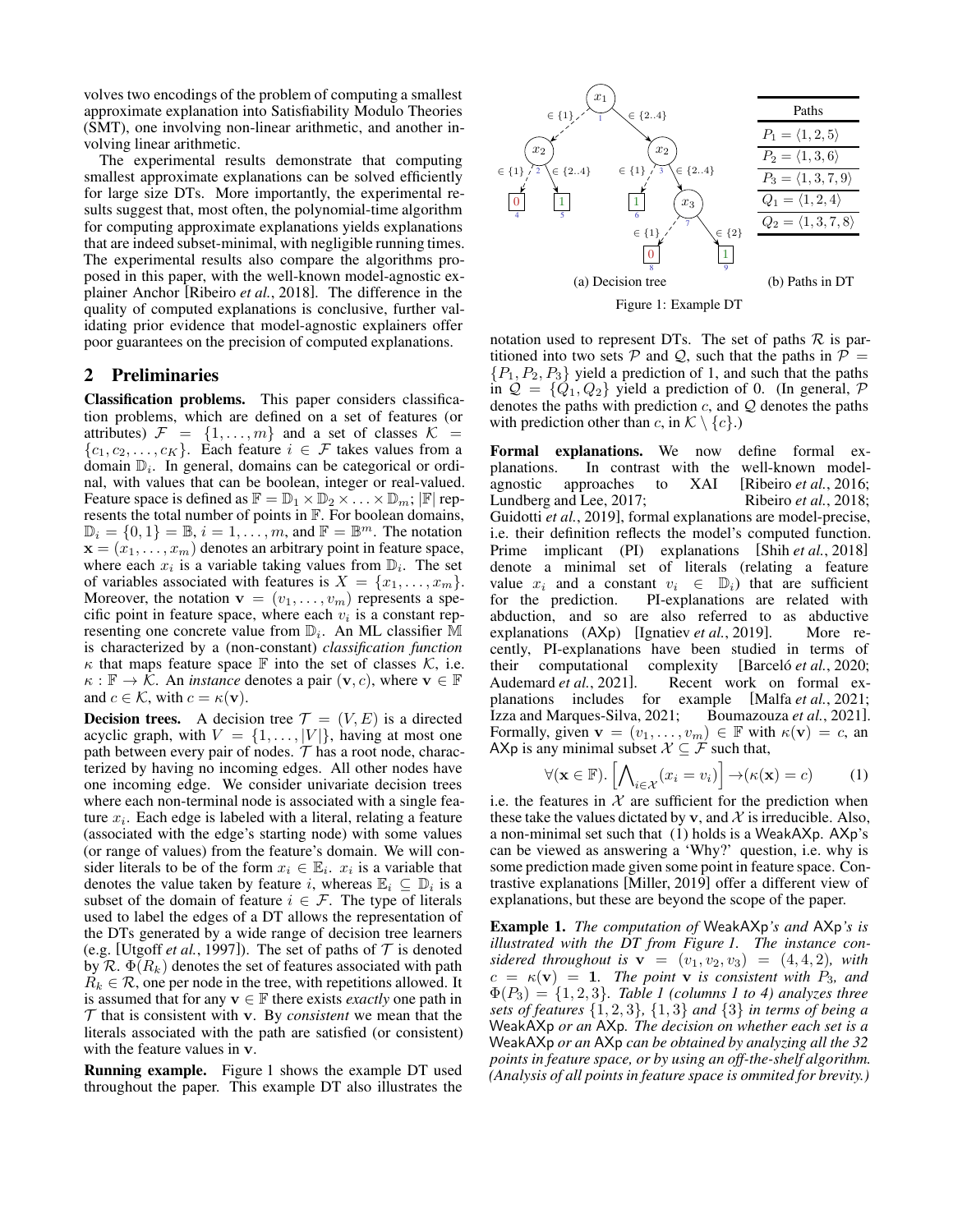<span id="page-2-0"></span>

|                                    |  | $\left\ \begin{array}{cc} \mathcal{U} & \ \mathsf{WeakAXp?}\end{array}\right \mathsf{AXp?}\left\ \mathsf{Pr_x}(\kappa(\mathbf{x})=c (\mathbf{x}_{\mathcal{S}}=\mathbf{v}_{\mathcal{S}}))\right \mathsf{WeakPAXp?}\left\ \mathsf{PAXp?}\right\ \#\mathcal{S})\left\ \#\mathcal{P}_1\right\ \#\mathcal{P}_2\right\ \#\mathcal{P}_3\right)\left\ \#\mathcal{Q}_1\right\ \#\mathcal{Q}_2\right\ $ |     |     |                    |  |  |  |  |                                        |  |
|------------------------------------|--|-----------------------------------------------------------------------------------------------------------------------------------------------------------------------------------------------------------------------------------------------------------------------------------------------------------------------------------------------------------------------------------------------|-----|-----|--------------------|--|--|--|--|----------------------------------------|--|
| $\{1,2,3\}$ $\emptyset$   Yes   No |  |                                                                                                                                                                                                                                                                                                                                                                                               |     | Yes |                    |  |  |  |  |                                        |  |
| ${1,3}$ ${2}$ $\ $ Yes Yes T       |  |                                                                                                                                                                                                                                                                                                                                                                                               | Yes |     | No   4   0   1   3 |  |  |  |  | $\begin{array}{ccc} & 0 & \end{array}$ |  |
| $\{3\}$ 1.                         |  | $\left\  \{1,2\} \right\ $ No $\left\  - \right\ $ $^{15}/_{16} = 0.9375 \ge \delta$                                                                                                                                                                                                                                                                                                          | Yes |     |                    |  |  |  |  |                                        |  |

Table 1: Examples of sets of fixed features given  $v = (4, 4, 2)$  and  $\delta = 0.93$ 

**Relevant sets.**  $\delta$ -relevant sets were proposed in more recent work [Wäldchen et al., 2021] as a generalized formalization of explanations. δ-relevant sets can be viewed as *probabilistic* PIs, with AXp's representing 1-relevant sets, i.e. probabilistic PIs that are actual PIs. We briefly overview the definitions related with relevant sets. The assumptions regarding the probabilities of logical propositions are those made in earlier work [Wäldchen *et al.*, 2021]. Let  $Pr_{\mathbf{x}}(A(\mathbf{x}))$  denote the probability of some proposition A defined on the vector of variables  $\mathbf{x} = (x_1, \dots, x_m)$ , i.e.

$$
Pr_{\mathbf{x}}(A(\mathbf{x})) = \frac{|\{\mathbf{x} \in \mathbb{F}: A(\mathbf{x})=1\}|}{|\{\mathbf{x} \in \mathbb{F}\}|}
$$
  
\n
$$
Pr_{\mathbf{x}}(A(\mathbf{x}) | B(\mathbf{x})) = \frac{|\{\mathbf{x} \in \mathbb{F}: A(\mathbf{x})=1 \land B(\mathbf{x})=1\}|}{|\{\mathbf{x} \in \mathbb{F}: B(\mathbf{x})=1\}|}
$$
(2)

(Similar to earlier work, it is assumed that the features are independent and uniformly distributed [\[W¨aldchen](#page-7-12) *et al.*, 2021]. Moreover, the definitions above can be adapted in case some of the features are real-valued. To keep the notation simple, the paper studies only categorical and integer-valued features.)

Definition 1 (δ-relevant set [Wäldchen *et al.*, 2021]). *Con* $sider \ \kappa \ : \ \mathbb{B}^m \to \ \mathcal{K} = \mathbb{B}, \ \mathbf{v} \in \ \mathbb{B}^m, \ \kappa(\mathbf{v}) = c \in \mathbb{B}, \ and$  $\delta \in [0, 1]$ *.*  $S \subseteq \mathcal{F}$  *is a*  $\delta$ *-relevant set for*  $\kappa$  *and* **v** *if,* 

$$
Pr_{\mathbf{x}}(\kappa(\mathbf{x}) = c \,|\, \mathbf{x}_{\mathcal{S}} = \mathbf{v}_{\mathcal{S}}) \ge \delta \tag{3}
$$

*(where the restriction of* x *to the variables with indices in* S *is represented by*  $\mathbf{x}_{\mathcal{S}} = (x_i)_{i \in \mathcal{S}}$ *).* 

(Observe that  $Pr_{\mathbf{x}}(\kappa(\mathbf{x})) = c | \mathbf{x}_{\mathcal{S}} = \mathbf{v}_{\mathcal{S}}$ ) is often referred to as the *precision* of S [\[Ribeiro](#page-7-13) *et al.*, 2018; [Narodytska](#page-7-22) *et al.*, 2019].) Thus, a δ-relevant set represents a set of features which, if fixed to some pre-defined value (taken from a reference vector  $\bf{v}$ ), ensure that the probability of the prediction being the same as the one for  $v$  is no less than  $\delta$ .

<span id="page-2-1"></span>**Definition 2** (Min- $\delta$ -relevant set). *Given*  $\kappa$ ,  $\mathbf{v} \in \mathbb{B}^m$ , and  $\delta \in [0, 1]$ *, find the smallest* k*, such that there exists*  $S \subseteq \mathcal{F}$ *, with*  $|S| = k$ *, and S is a*  $\delta$ *-relevant set for*  $\kappa$  *and* **v**.

With the goal of proving the computational complexity of finding a minimum-size set of features that is a  $\delta$ -relevant set, earlier work [Wäldchen *et al.*, 2021] restricted the definition to the case where  $\kappa$  is represented as a boolean circuit.

<span id="page-2-6"></span>**Related work.** Besides  $\delta$ -relevant sets, there is work that also offers strong probabilistic guarantees by implicitly learning DTs [Blanc *et al.*[, 2021\]](#page-7-23). As argued in this and earlier work [Barceló et al., 2020; [Huang](#page-7-10) et al., 2021; [Audemard](#page-6-2) *et al.*, 2021], learning a DT may not suffice to reveal logically sound explanations. There is work [Wang *et al.*[, 2021\]](#page-7-24) that can be related with δ-relevant sets, but it opts instead for exploiting heuristic methods for computing explanations.

# 3 δ-Relevant Sets for Decision Trees

Observe that [Definition 2](#page-2-1) imposes no restriction on the representation of the classifier that is assumed in earlier work [Wäldchen *et al.*, 2021], i.e. the logical representation of  $\kappa$  need not be a boolean circuit. As a result, we extend [Definition 2,](#page-2-1) as detailed below.

#### 3.1 Generalizations

A *weak probabilistic* AXp (WeakPAXp) is a pick of fixed features for which the conditional probability of predicting the correct class c exceeds  $\delta$ , given  $c = \kappa(\mathbf{v})$ . (The classifier is only required to compute function  $\kappa$ ). Thus,  $S \subseteq \mathcal{F}$  is a WeakPAXp if,

<span id="page-2-4"></span>WeakPAXp(S; F, κ, **v**, δ)  
\n:= Pr<sub>**x**</sub>(κ(**x**) = c | **x**<sub>S</sub> = **v**<sub>S</sub>) ≥ δ (4)  
\n:= 
$$
\frac{|\{x \in F : \kappa(\mathbf{x}) = c \land (\mathbf{x}_S = \mathbf{v}_S)\}|}{|\{\mathbf{x} \in F : (\mathbf{x}_S = \mathbf{v}_S)\}|} ≥ δ
$$

<span id="page-2-2"></span>which means that the fraction of the number of models predicting the target class and consistent with the fixed features (represented by  $S$ ), given the total number of points in feature space consistent with the fixed features, must exceed δ. (Observe that the difference to [\(3\)](#page-2-2) is solely that features and classes are no longer required to be boolean.) Moreover, a *probabilistic*  $AXp (PAXp)$  X is a WeakPAXp that is also subset-minimal,

$$
\begin{array}{lll}\n\text{PAXp}(\mathcal{X}; \mathbb{F}, \kappa, \mathbf{v}, \delta) &:= \\
& \text{WeakPAXp}(\mathcal{X}; \mathbb{F}, \kappa, \mathbf{v}, \delta) \land \\
& \forall (\mathcal{X}' \subsetneq \mathcal{X}) \dots \text{WeakPAXp}(\mathcal{X}'; \mathbb{F}, \kappa, \mathbf{v}, \delta)\n\end{array} \tag{5}
$$

Minimum-size PAXp's (MinPAXp) generalize Min-δrelevant sets in [Definition 2.](#page-2-1)

**Example 2.** *[Table 1](#page-2-0)* summarizes the values of  $Pr_{\mathbf{x}}(\kappa(\mathbf{x})) =$  $|c|$  (**x**<sub>S</sub> = **v**<sub>S</sub>) (*column 5*) for the sets {1, 2, 3}, {1, 3} *and* {3}*.The table also includes information on whether each set is a* WeakPAXp *or a* PAXp *(columns 6 and 7).*

We recall that the goal of our work is to efficiently compute precise and succinct explanations. However, in case of probabilistic AXp's a critical observation is that WeakPAXp is a *non-monotone predicate*; hence standard algorithms for computing a subset-minimal set are *not* guaranteed to yield subset-minimal sets [\[Marques-Silva](#page-7-25) *et al.*, 2017]. The results in [Section 4](#page-4-0) validate this observation.

#### <span id="page-2-5"></span>3.2 Computing Path Probabilities

This section investigates how to compute, in the case of DTs, the conditional probability,

<span id="page-2-3"></span>
$$
Pr_{\mathbf{x}}(\kappa(\mathbf{x}) = c \,|\, \mathbf{x}_{\mathcal{X}} = \mathbf{v}_{\mathcal{X}}) \tag{6}
$$

where  $X$  is a set of fixed features (whereas the other features are not fixed, being deemed universal), and  $(v, c)$  is an instance. (Also, note that  $(6)$  is the left-hand side of  $(3)$ ). To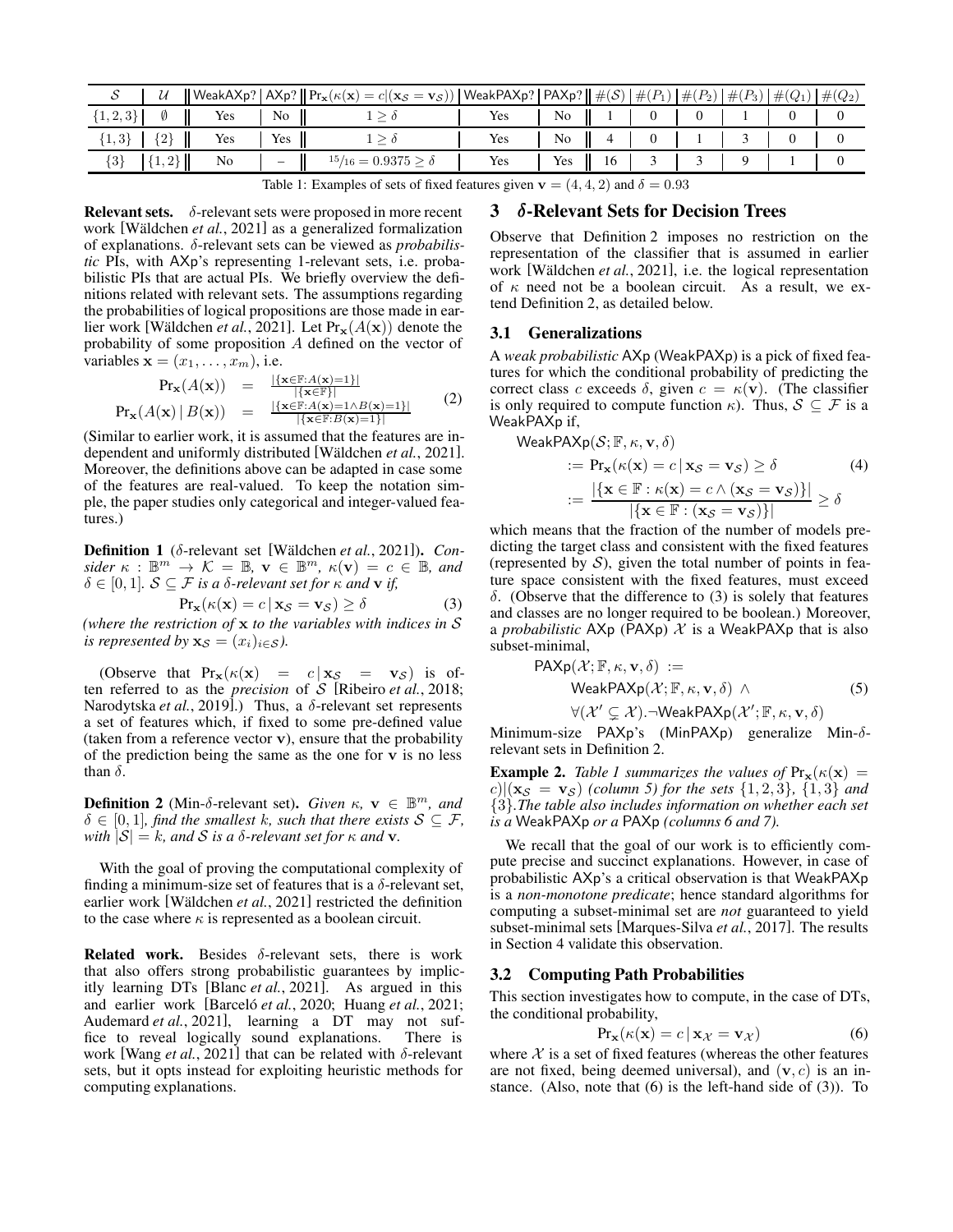motivate the proposed approach, let us first analyze how can we compute  $Pr_{\mathbf{x}}(\kappa(\mathbf{x}) = c)$ , where  $\mathcal{P} \subseteq \mathcal{R}$  is the set of paths in the DT with prediction c. Let  $\Lambda(R_k)$  denote the set of literals (each of the form  $x_i \in \mathbb{E}_i$ ) in path  $R_k \in \mathcal{R}$ . If a feature i is tested multiple times along path  $R_k$ , then  $\mathbb{E}_i$  is the intersection of the sets in each of the literals on  $i$ . The number of values of  $\mathbb{D}_i$  consistent with literal  $x_i \in \mathbb{E}_i$  is  $|\mathbb{E}_i|$ . Finally, the features *not* tested along  $R_k$  are denoted by  $\Psi(R_k)$ . For path  $R_k$ , the probability that a randomly chosen point in feature space is consistent with  $R_k$  (i.e. the *path probability* of  $R_k$ ) is given by,

$$
\Pr(R_k) = \left[ \prod_{(x_i \in \mathbb{E}_i) \in \Lambda(R_k)} |\mathbb{E}_i| \times \prod_{i \in \Psi(R_k)} |\mathbb{D}_i| \right] / |\mathbb{F}|
$$
  
As a result, we get that,  

$$
\Pr_{\mathbf{x}}(\kappa(\mathbf{x}) = c) = \sum_{R_k \in \mathcal{P}} \Pr(R_k)
$$

Given an instance  $(v, c)$  and a set of fixed features X (and so a set of universal features  $\mathcal{F} \setminus \mathcal{X}$ , we now detail how to compute [\(3\)](#page-2-2). Since some features will now be declared universal, multiples paths with possibly different conditions can become consistent. For example, in [Figure 1](#page-1-0) if feature 1 and 2 are declared universal, then (at least) paths  $P_1$ ,  $P_2$  and  $Q_1$  are consistent with some of the possible assignments. Although universal variables might seem to complicate the computation of the conditional probability, this is not the case.

A key observation is that the feature values that make a path consistent are disjoint from the values that make other paths consistent. This observation allows us to compute the models consistent with each path and, as a result, to compute [\(3\)](#page-2-2). Let  $n_{ik}$  represent the (integer) number of assignments to feature i that are consistent with path  $R_k \in \mathcal{R}$ , given  $\mathbf{v} \in \mathbb{F}$  and  $X \subseteq \mathcal{F}$ . The value of  $n_{ik}$  is defined as follows:

1. If  $i$  is fixed:

- (a) If i is tested along  $R_k$  and the value of  $x_i$  is inconsistent with  $R_k$ , i.e. there exists a literal  $x_i \in \mathbb{E}_i \in$  $\Lambda(R_k)$  and  $\{v_i\} \cap E_i = \emptyset$ , then  $n_{ik} = 0$ ;
- (b) If i is tested along  $R_k$  and the value of  $x_i$  is consistent with  $R_k$ , then  $n_{ik} = 1$ ;

(c) If i is not tested along  $R_k$ , then  $n_{ik} = 1$ .

2. Otherwise,  $i$  is universal:

(a) If i is tested along  $R_k$ , with some literal  $x_i \in \mathbb{E}_i$ , then  $n_{ik} = |\mathbb{E}_i|$ ;

(b) If *i* is not tested along  $R_k$ , then  $n_{ik} = |\mathbb{D}_i|$ .

Using the definition of  $n_{ik}$ , we can then compute the number of assignments consistent with  $R_k$  as follows:

$$
\#(R_k; \mathbf{v}, \mathcal{X}) = \prod_{i \in \mathcal{F}} n_{ik} \tag{7}
$$

Finally, [\(6\)](#page-2-3) is given by,

$$
\Pr_{\mathbf{x}}(\kappa(\mathbf{x}) = c \,|\, \mathbf{x}_{\mathcal{X}} = \mathbf{v}_{\mathcal{X}}) =
$$

$$
\sum_{P_k \in \mathcal{P}} \#(P_k; \mathcal{F} \setminus \mathcal{X}, \mathbf{v}) / \sum_{R_k \in \mathcal{R}} \#(R_k; \mathcal{F} \setminus \mathcal{X}, \mathbf{v}) \tag{8}
$$

As can be concluded for the case of a DT, both  $Pr_{\mathbf{x}}(\kappa(\mathbf{x})) =$  $c | x_x = v_x$  and WeakPAXp( $\mathcal{X}$ ;  $\mathbb{F}, \kappa, \mathbf{v}, \delta$ ) are computed in polynomial time on the size of the DT.

Example 3. *With respect to the DT in [Figure 1,](#page-1-0) and given the instance* ((4, 4, 2), 1)*, the number of models for each path is shown in [Table 1.](#page-2-0) For example, for set* {3}*, we immediately get that*  $Pr_{\mathbf{x}}(\kappa(\mathbf{x}) = c | \mathbf{x}_{\mathcal{X}} = \mathbf{v}_{\mathcal{X}}) = \frac{15}{15+1} = \frac{15}{16}$ .

# <span id="page-3-2"></span>3.3 Refining Weak δ-Relevant Sets

Recent work showed that, for DTs, one AXp can be computed in polynomial time [\[Huang](#page-7-10) *et al.*, 2021]. A simple

polynomial-time algorithm can be summarized as follows. The  $AXp \mathcal{X}$  is initialized to all the features in  $\mathcal{F}$ . Pick the path consistent with a given instance  $(v, c)$ . The features not in the path are removed from  $X$ . Then, iteratively check whether  $\mathcal{X} \setminus \{i\}$  guarantees that all paths to a prediction in  $\mathcal{K} \setminus \{c\}$  are still inconsistent. If so, then update X. We can use a similar approach for computing one *approximate* probabilistic AXp: an ApproxPAXp  $\mathcal X$  is a WeakPAXp such that the removal of any *single* feature i from  $X$  will falsify WeakPAXp( $\mathcal{X} \setminus \{i\}; \mathbb{F}, \kappa, c, \delta$ ) (see [\(4\)](#page-2-4)). To compute an ApproxPAXp, we start from  $\mathcal F$  and remove features while it is safe to do so, i.e. while [\(4\)](#page-2-4) holds for the resulting set. The algorithm runs in polynomial time. Thus, by construction, the resulting ApproxPAXp is an over-approximation of a PAXp. However, due to non-monotoniticy of WeakPAXp, a ApproxPAXp may not be subset-minimal and so not a PAXp.

## <span id="page-3-3"></span>3.4 Computing MinPAXp's

For computing a smallest PAXp, we propose two SMT encodings, thus showing that the decision problem is in NP, and that finding a smallest set requires a logarithmic number of calls to an NP-oracle. Regarding the two SMT encodings, one involves the multiplication of integer variables, and so it involves non-linear arithmetic. Given the structure of the problem, we also show that linear arithmetic can be used, by proposing a (polynomially) larger encoding.

A multiplication-based SMT encoding. Taking into account the definition of path probabilities (see [Section 3.2\)](#page-2-5), we now devise a model that computes path probabilities based on the same ideas. Let  $n_{ik}$  denote the number of elements in  $\mathbb{D}_i$ consistent with path  $R_k$  (for simplicity, we just use the path index k). If j is not tested along path  $R_k$ , then if j is fixed, then  $n_{jk} = 1$ . If not, then  $n_{jk} = |\mathbb{D}_j|$ . Otherwise, j is tested along path  $R_k$ .  $n_{jk}$  is 0 if j is fixed (i.e.  $u_j = 0$ ) and inconsistent with the values of  $\mathbb{D}_i$  allowed for path  $R_k$ .  $n_{ik}$  is 1 if j is fixed and consistent with the values of  $\mathbb{D}_i$  allowed for path  $R_k$ . If j is not fixed (i.e. it is universal), the  $n_{ik}$  denotes the number of domain values of j consistent with path  $R_k$ . Let the fixed value of  $n_{jk}$  be  $n_{0jk}$  and the *universal* value of  $n_{jk}$ be  $n_{1jk}$ . Thus,  $n_{jk}$  is defined as follows,

$$
n_{jk} = \text{ite}(u_j, n_{1jk}, n_{0jk})
$$
\n<sup>(9)</sup>

Moreover, let  $\eta_k$  denote the number of models of path  $R_k$ . Then,  $\eta_k$  is defined as follows:

<span id="page-3-1"></span><span id="page-3-0"></span>
$$
\eta_k = \prod_{i \in \Phi(k)} n_{ik} \tag{10}
$$

If the domains are boolean, then we can use a purely boolean formulation for the problem. However, if the domains are multi-valued, then we need this formulation.

Recall what we must ensure that [\(4\)](#page-2-4) holds true. In the case of DTs, since we can count the models associated with each path, depending on which features are fixed or not, then the previous constraint can be translated to:

$$
\sum_{R_k \in \mathcal{P}} \eta_k \ge \delta \times \sum_{R_k \in \mathcal{P}} \eta_k + \delta \times \sum_{R_k \in \mathcal{Q}} \eta_k \tag{11}
$$

Recall that  $P$  are the paths with the matching prediction, and Q are the rest of the paths.

Finally, the soft constraints are of the form  $(u_i)$ , one for each feature  $i \in \mathcal{F} \backslash \Psi(R_k)$ . (For each  $i \in \Psi(R_k)$  we enforce that the feature is universal by adding a hard clause  $(u_i)$ .) The solution to the optimization problem will then be a *smallest*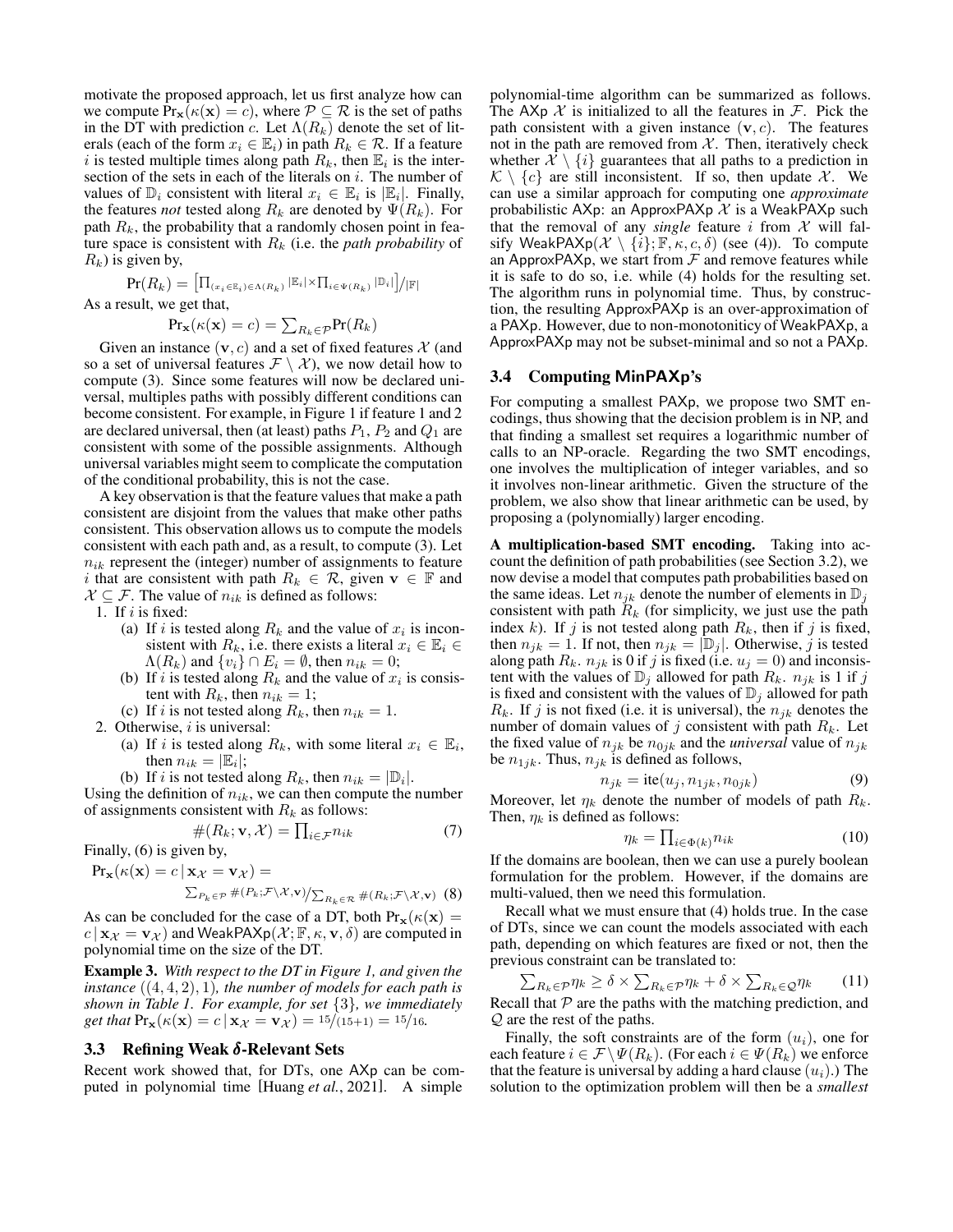<span id="page-4-1"></span>

| Feature     | Attr.     | $P_1$ | $P_2$                                               | $P_3$ | $Q_1$ | $Q_{2}$ |
|-------------|-----------|-------|-----------------------------------------------------|-------|-------|---------|
|             | $n_{01k}$ |       |                                                     |       |       |         |
| 1           | $n_{11k}$ |       |                                                     | 3     |       | 3       |
|             | $n_{1k}$  |       | $\overline{n_{1k}} =$ ite $(u_1, n_{11k}, n_{01k})$ |       |       |         |
|             | $n_{02k}$ |       |                                                     |       |       |         |
| 2           | $n_{12k}$ | 3     |                                                     |       |       | 3       |
|             |           |       |                                                     |       |       |         |
|             | $n_{2k}$  |       | $\overline{n_{2k}} =$ ite $(u_2, n_{12k}, n_{02k})$ |       |       |         |
|             | $n_{03k}$ |       |                                                     |       |       |         |
| 3           | $n_{13k}$ | 2     |                                                     |       |       |         |
|             | $n_{3k}$  |       | $n_{3k} = \text{ite}(u_3, n_{13k}, n_{03k})$        |       |       |         |
| Path counts |           |       | $\eta_k = n_{1k} \times n_{2k} \times n_{3k}$       |       |       |         |

<span id="page-4-2"></span>

| Path    | $n_{1k}$ | $n_{2k}$ | $n_{3k}$ | Ĩк          |
|---------|----------|----------|----------|-------------|
| $R_1$   |          | 3        |          | 3           |
| $R_2$   |          | 3        |          | 3           |
| $R_3$   | 3        | 3        |          | $\mathbf Q$ |
| $R_{4}$ |          |          |          |             |
| $R_5$   |          |          |          |             |

Table 3: Concrete values for the multiplication-based encoding for the case  $\mathcal{X} = \{3\}$ , i.e.  $u_1 = u_2 = 1$  and  $u_3 = 0$ 

WeakPAXp, and so also a PAXp. (The minimum-cost solution is well-known to be computed with a worst-case logarithmic number of calls (on the number of features) to an SMT solver.)

**Example 4.** For the running example, let us consider  $X =$  $\{3\}$ . This means that  $u_1 = u_2 = 1$ . As a result, given the in*stance and the proposed encoding, we get [Table 2](#page-4-1) and [Table 3.](#page-4-2) Finally, by plugging into* [\(11\)](#page-3-0) *the values from [Table 3,](#page-4-2) we get:*  $15 \geq 0.93 \times (15 + 1)$ *. Thus, X is a* WeakPAXp, and we *can show that it is both a* PAXp *and a* MinPAXp*. Indeed, with*  $\mathcal{Y} = \emptyset$ *, we get*  $Pr_{\mathbf{x}}(\kappa(\mathbf{x}) = c | \mathbf{x}_{\mathcal{Y}} = \mathbf{v}_{\mathcal{Y}}) = 21/32$  $0.65625 < \delta$ . Hence,  $\mathcal{X} = \{3\}$  is subset-minimal. Since *there can be no* PAXp*'s of smaller size, then* X *is also a* MinPAXp*.*

An alternative addition-based SMT encoding. A possible downside of the SMT encoding described above is the use of multiplication of variables in [\(10\)](#page-3-1); this causes the SMT problem formulation to involve different theories (which may turn out to be harder to reason about in practice). Given the problem formulation, we can use an encoding that just uses linear arithmetic. This encoding is organized as follows. Let the order of features be:  $\langle 1, 2, \ldots, m \rangle$ . Define  $\eta_{j,k}$  as the sum of models of path  $R_k$  taking into account features 1 up to j, with  $\eta_{0,k} = 1$ . Given  $\eta_{j-1,k}, \eta_{j,k}$  is computed as follows:

- Let the domain of feature j be  $\mathbb{D}_j = \{v_{j1}, \dots, v_{jr}\}\$ , and let  $s_{j,l,k}$  denote the number of models taking into account features 1 up to  $j-1$  and domain values  $v_{i1}$  up to  $v_{jl-1}$ . Also, let  $s_{j,0,k} = 0$ .
- For each value  $v_{il}$  in  $\mathbb{D}_i$ , for  $l = 1, \ldots, r$ :
	- If j is tested along path  $R_k$ : (i) If  $v_{il}$  is inconsistent with path  $R_k$ , then  $s_{j,l,k} = s_{j,l-1,k}$ ; (ii) If  $v_{jl}$  is consistent with path  $R_k$  and with v, then  $s_{j,l,k}$  =  $s_{j,l-1,k} + \eta_{j-1,k}$ ; (iii) If  $v_{jl}$  is consistent with path  $R_k$  but not with v, or if feature j is not tested in path  $R_k$ , then  $s_{j,l,k} = s_{j,l-1,k} + \text{ite}(u_j, \eta_{j-1,k}, 0)$ .
- If j is not tested along path  $R_k$ : (i) If  $v_{jl}$  is consistent with v, then  $s_{j,l,k} = s_{j,l-1,k} + \eta_{j-1,k}$ ; (ii) Otherwise,  $s_{j,l,k} = s_{j,l-1,k} + \text{ite}(u_j, \eta_{j-1,k}, 0)$ .
- Finally, define  $\eta_{j,k} = s_{j,r,k}$ .

After considering all the features in order,  $\eta_{m,k}$  represents the number of models for path  $R_k$  given the assigment to the  $u_j$  variables. As a result, we can re-write [\(11\)](#page-3-0) as follows:

 $\sum_{R_k\in\mathcal{P}}\eta_{m,k}\geq \delta\times\sum_{R_k\in\mathcal{P}}\eta_{m,k}+\delta\times\sum_{R_k\in\mathcal{Q}}\eta_{m,k}$  (12) As with the multiplication-based encoding, the soft clauses are of the form  $(u_i)$  for  $i \in \mathcal{F}$ .

## 3.5 Deciding if an ApproxPAXp is a PAXp

Deciding whether a set of features  $X$ , representing an ApproxPAXp, is subset-minimal can be achieved by using one of the models above, keeping the features that are already universal, and checking whether additional universal features can be made to exist. In addition, we need to add constraints forcing universal features to remain universal, and at least one of the currently fixed features to also become universal. Thus, if  $X$  is the set of fixed features, the SMT models proposed in earlier sections is extended with the following constraints:

$$
\bigwedge_{j \in \mathcal{F} \backslash \mathcal{X}} (u_j) \bigwedge \left( \bigvee_{j \in \mathcal{X}} u_j \right) \tag{13}
$$

<span id="page-4-0"></span>which allow checking whether some set of fixed features can be declared universal while respecting the other constraints.

# 4 Experimental Results

This section evaluates the algorithms proposed for computing MinPAXp and ApproxPAXp. The evaluation includes a comparison with the model-agnostic explainer Anchor [\[Ribeiro](#page-7-13) *et al.*, 2018], aiming at assessing not only the succinctness and precision of computed explanations but also the scalability of our solution.

Prototype implementation. A prototype implementation of the proposed algorithms is developed in Python; whenever necessary, it instruments oracle calls to well-known SMT solver  $z3^2$  [\[de Moura and Bjørner, 2008\]](#page-7-26) as described in [Section 3](#page-2-6) . Hence, the prototype implements the ApproxPAXp procedure outlined in [Section 3.3](#page-3-2) and augmented with a heuristic that orders the features in  $X$ . The idea consists in computing the precision loss of the overapproximation of each  $\mathcal{X} \setminus \{j\}$  and then sorting the features from the less to the most important one. This strategy often allows obtaining the closest superset to a PAXp, in contrast to the simple lexicographic order applied over  $X$ . (Recall that X is initialized to the set of features involved in the decision path.) Algorithm MinPAXp outlined in [Section 3.4](#page-3-3) implements the two (multiplication- and additionbased) SMT encodings. Nevertheless, preliminary results show that both encodings perform similarly, with some exceptions where the addition-based encoding is much larger and so slower. Therefore, the results reported below refer only to the multiplication-based encoding.

Experimental setup. The experiments are conducted on a MacBook Air with a 1.1GHz Quad-Core Intel Core i5 CPU with 16 GByte RAM running macOS Monterey. The benchmarks used in the experiments comprise publicly available

<sup>&</sup>lt;sup>2</sup><https://github.com/Z3Prover/z3/>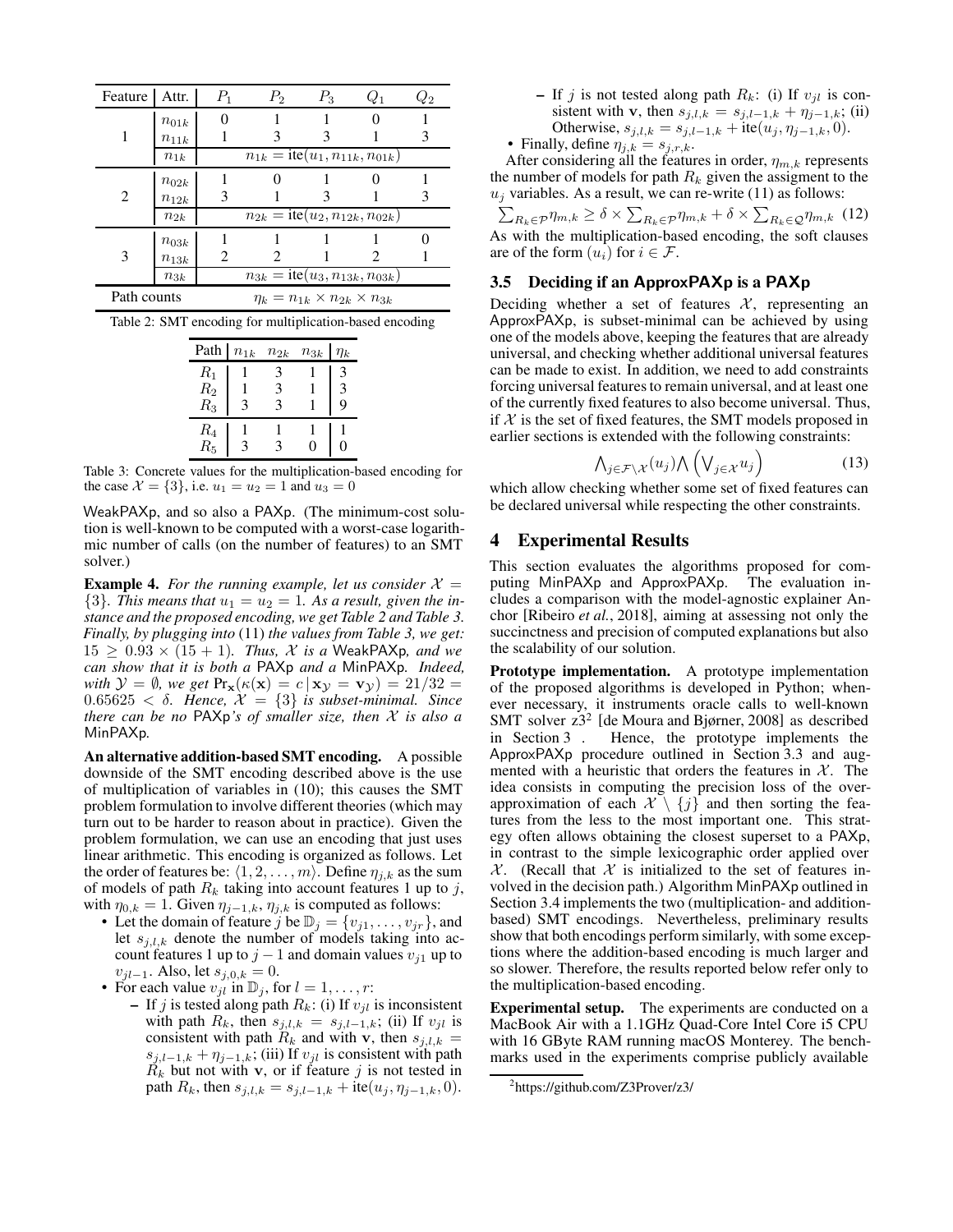<span id="page-5-0"></span>

|                |      |              |      |                |         |                      | <b>MinPAXp</b>      |                                                    |                   |                     | ApproxPAXp              |                   |             |                   |                           |                     | Anchor               |                   |          |                     |              |                        |              |                  |
|----------------|------|--------------|------|----------------|---------|----------------------|---------------------|----------------------------------------------------|-------------------|---------------------|-------------------------|-------------------|-------------|-------------------|---------------------------|---------------------|----------------------|-------------------|----------|---------------------|--------------|------------------------|--------------|------------------|
| <b>Dataset</b> |      | DT           |      | Path           |         | $\delta$             |                     | Length                                             |                   |                     | Prec Time               |                   | Length      |                   | <b>Prec</b> $m_{\subset}$ |                     | Time D               |                   |          |                     | Length       |                        | Prec         | Time             |
|                | N    | A            |      |                | M m avg |                      | $M$ m               |                                                    | avg               | avg                 | avg                     |                   | $M$ m       | avg               | avg                       |                     | avg                  |                   |          | M m                 |              | avg $F_{\mathscr{Q}P}$ | avg          | avg              |
| adult          | 1241 | 89           | 14 3 |                | 10.7    | 100<br>95<br>90      | $-11$<br>-11<br>-11 | 3<br>3<br>$\overline{c}$                           | 6.8<br>6.2<br>5.6 | 100<br>98.4<br>94.6 | 2.34<br>5.36<br>4.64    | -11<br>11<br>-11  | 3<br>3<br>2 | 6.9<br>6.3<br>5.8 | 100<br>98.6<br>95.2       | 100<br>99.0<br>96.4 | 0.00<br>0.01<br>0.01 | d<br>u            | 12<br>12 | 2<br>3              | 7.0<br>10.0  | 26.8<br>29.4           | 76.8<br>93.7 | 0.96<br>2.20     |
| dermatology    |      | 71 100 13 1  |      |                | 5.1     | 100 12<br>95<br>90   | 12<br>-11           |                                                    | 4.4<br>4.1<br>4.0 | 100<br>99.7<br>98.8 | 0.35<br>0.37<br>0.35    | - 12<br>12<br>-11 |             | 4.4<br>4.1<br>4.0 | 100<br>99.7<br>98.8       | 100<br>99.3<br>100  | 0.00<br>0.00<br>0.00 | d<br>$\mathbf{u}$ | 31<br>34 | -1                  | 4.8<br>13.1  | 58.1<br>43.2 87.2      | 32.9         | 3.10<br>25.13    |
| kr-vs-kp       |      | 231 100 14 3 |      |                | 6.6     | 100 12<br>95<br>90   | 11<br>10            | 2<br>2<br>2                                        | 4.8<br>3.9<br>3.2 | 100<br>98.1<br>95.4 | 0.93<br>0.97<br>0.92    | 12<br>11<br>10    | 2<br>2<br>2 | 4.9<br>4.0<br>3.3 | 100<br>98.1<br>95.4       | 100<br>100<br>99.0  | 0.00<br>0.00<br>0.00 | d<br>u.           | 36<br>12 | 2<br>2              | 7.9<br>3.6   | 44.8<br>16.6 97.3      | 69.4         | 1.94<br>1.81     |
| letter         | 3261 | 93           | 14   | $\overline{4}$ | 11.8    | 100<br>95<br>90      | 12<br>12<br>12      | $\overline{4}$<br>$\overline{4}$<br>$\overline{4}$ | 8.2<br>8.0<br>7.7 | 100<br>99.6<br>97.7 | 16.06<br>18.28<br>16.35 | 11<br>-11<br>-10  | 4<br>4<br>4 | 8.2<br>8.0<br>7.8 | 100<br>99.5<br>97.8       | 100<br>100<br>100   | 0.00<br>0.00<br>0.00 | d<br>u.           | 16<br>16 | 3<br>3              | 13.2<br>13.7 | 43.1<br>47.3           | 71.3<br>66.3 | 12.22<br>10.15   |
| soybean        |      | 219 100 16 3 |      |                | 7.3     | 100<br>95<br>90      | 14<br>14<br>14      | 3<br>3<br>3                                        | 6.4<br>6.4<br>6.1 | 100<br>99.8<br>98.1 | 0.92<br>0.95<br>0.94    | 14<br>14<br>14    | 3<br>3<br>3 | 6.5<br>6.4<br>6.1 | 100<br>99.8<br>98.2       | 100<br>100<br>98.5  | 0.00<br>0.00<br>0.00 | d<br>u            | 35<br>35 | 2<br>3              | 19.2         | 8.6 55.4<br>66.0       | 33.6<br>75.0 | 5.43<br>38.96    |
| spambase       | 141  | 99           | 14 3 |                | 8.5     | $\Omega$<br>95<br>90 | 12<br>9<br>6        | 3                                                  | 7.4<br>3.7<br>2.4 | 100<br>96.1<br>92.4 | 1.23<br>2.16<br>2.15    | 12<br>9<br>8      | 3           | 7.5<br>3.8<br>2.4 | 100<br>96.5<br>92.2       | 100<br>100<br>100   | 0.01<br>0.01<br>0.01 | d<br>u            | 38<br>57 | $\overline{2}$<br>3 | 6.3<br>28.0  | 65.3<br>86.2           | 63.3<br>65.3 | 24.12<br>834.70  |
| texture        | 257  | 100 13       |      | -3             | 6.6     | 100<br>95<br>90      | 12<br>11<br>-11     | 3<br>3<br>3                                        | 6.2<br>5.4<br>5.4 | 100<br>99.3<br>98.5 | 2.01<br>2.19<br>2.20    | -11<br>-11<br>-11 | 3<br>3<br>3 | 6.2<br>5.4<br>5.4 | 100<br>99.4<br>99.4       | 100<br>100<br>100   | 0.01<br>0.01<br>0.01 | d<br>u            | 40<br>40 | 2<br>5              | 16.5<br>17.5 | 80.6<br>84.4           | 32.2<br>31.6 | 532.42<br>402.07 |

Table 4: Assessing explanations of MinPAXp, ApproxPAXp and Anchor. (For each dataset, we run the explainers on 500 samples randomly picked from the training data or all training samples if there are less than 500.) In column DT, N and A denote, resp., the number of nodes and the training accuracy of the DT. Column  $\delta$  reports in (%) the value of the threshold  $\delta$ . In column **Path, avg** (resp. M and m) denotes the average (resp. max. and min.) depth of paths consistent with the instances. In column Length, avg (resp. M and m) denotes the average (resp. max. and min.) length of the explanations; and  $\mathbf{F}_{\mathscr{P}}$  denotes the avg. % of features in Anchors that do not belong to the consistent paths. **Precision** reports in  $(\%)$  the average precision (defined in [\(3\)](#page-2-2)) of resulting explanations.  $m_C$  shows the number in  $(\%)$  of ApproxPAXp's that are subset-minimal, i.e. PAXp's. Time reports (in seconds) the average runtime to compute an explanation. Finally, D indicates which distribution is applied on data given to Anchor: either data distribution (denoted by d) or uniform distribution (denoted by u).

and widely used datasets that originate from UCI ML Repository [\[UCI, 2020\]](#page-7-27). All the DTs are trained using the learning tool *IAI* (*Interpretable AI*) [\[Bertsimas and Dunn, 2017;](#page-6-0) [IAI, 2020\]](#page-7-28). The maximum depth parameter in IAI is set to 16. As the baseline, we ran Anchor with the default explanation precision of 0.95. Two assessments are performed with Anchor: (i) with the original training data<sup>3</sup> that follows the data distribution; (ii) with using sampled data that follows a uniform distribution. Our setup assumes that all instances of the feature space are possible, and so there is no assumed probability distribution over the features. Therefore in order to be fair with Anchor, we further assess Anchor with uniformly sampled data. (Also, we point out that the implementation of Anchor demonstrates that it can generate samples that do not belong to the input distribution. Thus, there is no guarantee that these samples come from the input distribution.) Also, the prototype implementation was tested with varying the threshold  $\delta$  while Anchor runs guided by its own metric.

Results. [Table 4](#page-5-0) summarizes the results of our experiments. One can observe that MinPAXp and ApproxPAXp compute succinct explanations (i.e. of average size  $7 \pm 2$ [\[Miller, 1956\]](#page-7-11)), for the majority of tested instances across all datasets, noticeably shorter than consistent-path explanations. More importantly, the computed explanations are trustworthy and show good quality precision, e.g. *dermatol-* *ogy*, *soybean* and *texture* show avg. precisions greater than 98% for all values of  $\delta$ . Additionally, the results clearly demonstrate that our proposed SMT encoding scales for deep DTs with runtimes on avg. less than 20 sec for the largest encodings while the runtimes of ApproxPAXp are negligible, never exceeding 0.01 sec. Also, observe that the lion's share of over-approximations computed by ApproxPAXp are often subset-minimal PAXp's, mostly as short as computed MinPAXp's. This demonstrates empirically the advantage of the algorithm, i.e. in practice one may rely on the computation of ApproxPAXp's, which pays off in terms of (1) performance, (2) sufficiently high probabilistic guarantees of precision, and (3) good quality over-approximation of subsetminimal PAXp's. In contrast, Anchor is unable to provide precise and succinct explanations in both settings of data and uniform distribution. Moreover, we observe that Anchor's explanations often include features that are not involved in the consistent path, e.g. for *texture* less than 20% of an explanation is shared with the consistent path. (This trend was also pointed out by [\[Ignatiev, 2020\]](#page-7-29).) In terms of average runtime, Anchor is overall slower, being outperformed by the computation of ApproxPAXp by several orders of magnitude.

Focusing solely on large PAXp's of size greater than 7, [Table 5](#page-6-3) reports the detailed results of ApproxPAXp and MinPAXp tested with probabilities  $\delta \in \{0.9, 0.95, 1.0\}$ . (Note that these results are included in summarized results in [Table 4](#page-5-0) shown in the paper.) Hence, the purpose is to

<sup>&</sup>lt;sup>3</sup>The same training set used to learn the model.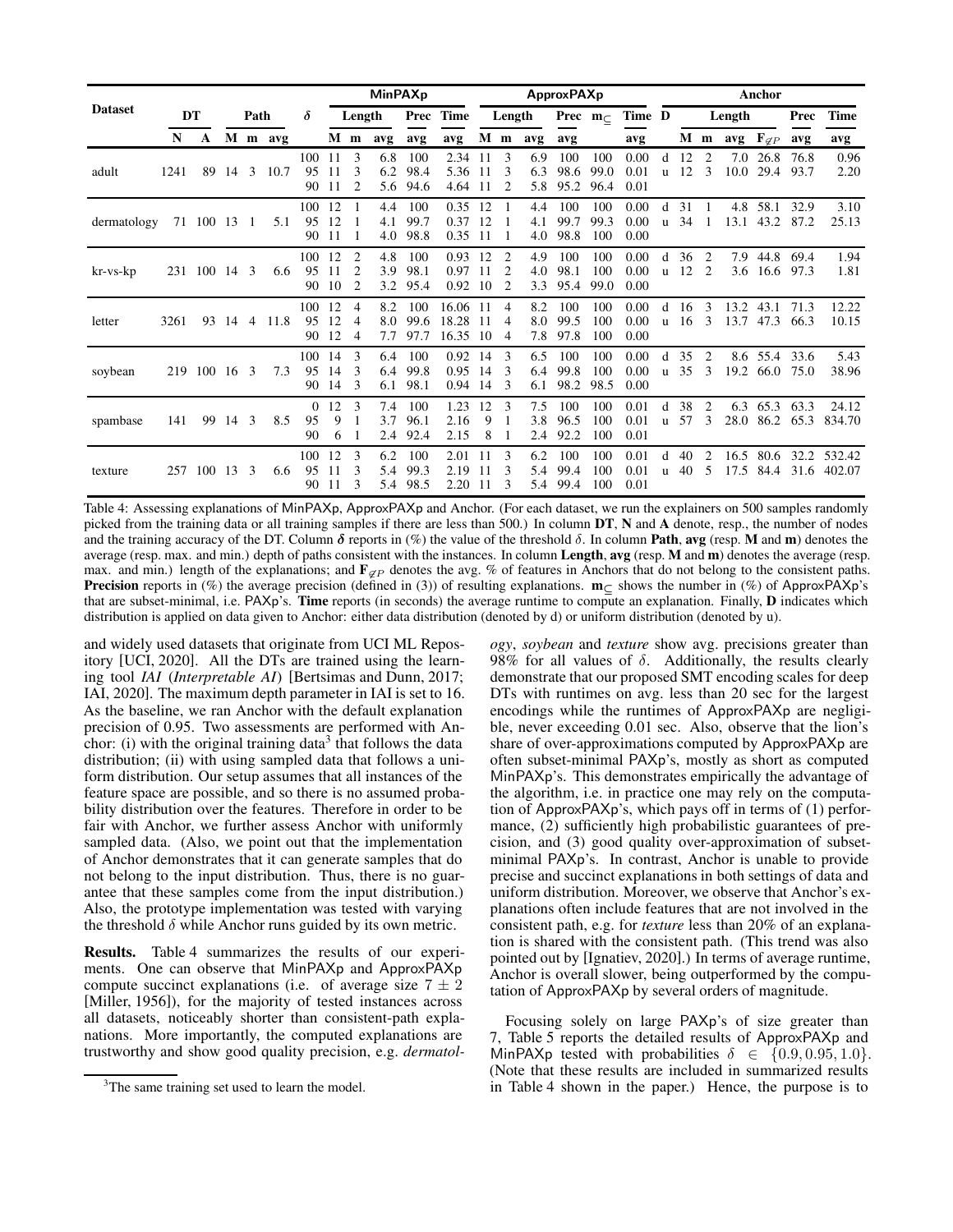<span id="page-6-3"></span>

| <b>Dataset</b> |     | Path           |                 |                                                  | <b>MinPAXp</b>      |                            | <b>ApproxPAXp</b>                                |                     |                      |  |  |  |
|----------------|-----|----------------|-----------------|--------------------------------------------------|---------------------|----------------------------|--------------------------------------------------|---------------------|----------------------|--|--|--|
|                | #I  | Length         | δ               | Length                                           | <b>Precision</b>    | <b>Time</b>                | Length                                           | <b>Precision</b>    | <b>Time</b>          |  |  |  |
| adult          | 160 | $12.3 \pm 1.4$ | 100<br>95<br>90 | $8.2 \pm 0.5$<br>$7.3 \pm 1.1$<br>$6.4 \pm 1.4$  | 100<br>97.7<br>93.5 | 5.84<br>35.19<br>35.23     | $8.2 \pm 0.5$<br>$7.5 \pm 0.9$<br>$6.8 \pm 1.1$  | 100<br>98.0<br>94.3 | 1.24<br>0.01<br>0.01 |  |  |  |
| dermatology    | 41  | $11.1 \pm 1.2$ | 100<br>95<br>90 | $8.9 \pm 0.9$<br>$7.5 \pm 1.7$<br>$7.4 \pm 1.6$  | 100<br>98.6<br>98.3 | 1.05<br>1.33<br>1.18       | $8.9 \pm 0.9$<br>$7.5 \pm 1.7$<br>$7.4 \pm 1.6$  | 100<br>98.6<br>98.3 | 1.20<br>0.00<br>0.00 |  |  |  |
| $kr$ -vs- $kp$ | 86  | $10.9 \pm 1.0$ | 100<br>95<br>90 | $9.0 \pm 1.1$<br>$7.8 \pm 2.0$<br>$5.8 \pm 1.7$  | 100<br>97.6<br>91.6 | 2.85<br>5.16<br>4.92       | $9.0 \pm 1.0$<br>$7.5 \pm 2.0$<br>$5.6 \pm 1.7$  | 100<br>97.2<br>91.5 | 1.32<br>0.01<br>0.01 |  |  |  |
| letter         | 361 | $12.7 \pm 1.4$ | 100<br>95<br>90 | $8.9 + 0.8$<br>$8.7 \pm 1.0$<br>$8.4 \pm 1.0$    | 100<br>99.5<br>97.4 | 295.30<br>219.68<br>160.57 | $8.9 + 0.8$<br>$8.7 \pm 0.9$<br>$8.4 \pm 0.9$    | 100<br>99.6<br>97.5 | 1.36<br>0.01<br>0.01 |  |  |  |
| soybean        | 184 | $9.9 \pm 1.7$  | 100<br>95<br>90 | $8.6 \pm 1.1$<br>$8.5 \pm 1.1$<br>$7.9 \pm 1.3$  | 100<br>99.7<br>95.8 | 5.50<br>8.27<br>8.41       | $8.6 \pm 1.1$<br>$8.5 \pm 1.1$<br>$8.0 \pm 1.3$  | 100<br>99.7<br>96.3 | 1.20<br>0.00<br>0.00 |  |  |  |
| spambase       | 254 | $11.1 \pm 0.5$ | 100<br>95<br>90 | $10.0 \pm 0.3$<br>$5.1 \pm 0.6$<br>$3.1 \pm 0.5$ | 100<br>95.9<br>90.3 | 6.56<br>12.92<br>11.63     | $10.1 \pm 0.4$<br>$5.1 \pm 0.8$<br>$3.1 \pm 0.6$ | 100<br>96.8<br>90.4 | 1.32<br>0.01<br>0.02 |  |  |  |
| texture        | 175 | $8.8 \pm 0.9$  | 100<br>95<br>90 | $8.4 \pm 0.7$<br>$7.2 \pm 1.0$<br>$7.2 \pm 0.9$  | 100<br>98.9<br>98.5 | 13.80<br>18.02<br>31.23    | $8.4 \pm 0.7$<br>$7.3 \pm 1.0$<br>$7.2 \pm 1.0$  | 100<br>99.2<br>99.0 | 1.66<br>0.03<br>0.05 |  |  |  |

Table 5: Assessing explanations of MinPAXp and ApproxPAXp. (For each dataset, we run the explainers on instances that obtain AXp's (i.e. PAXp s.t.  $\delta = 1$ ) of length greater than 7) Column #I denotes the number of tested instances. Column  $\delta$  reports in (%) the value of the threshold  $\delta$ . Path reports the average depth of paths consistent with the instances. In column MinPAXp (resp. ApproxPAXp), column Length reports the average length of the explanations, **Precision** reports in  $(\%)$  the average precision (defined in [\(3\)](#page-2-2)) of computed explanations and column Time reports in (sec) the average runtime that takes the algorithm to compute an explanation  $(±$  denotes the standard deviation).

show the empirical advantages of our algorithms for computing provably succinct explanations when the instances to explain match very large tree paths and AXp's are also large (exceeding the cognitive limits of human decision makers [\[Miller, 1956\]](#page-7-11)). As can be seen from the table, both methods deliver shorter explanations, with allowing to drop a small threshold probability of the precision (i.e.  $1-\delta$ ). For example, the average size of computed PAXp's in *spambase* decreases from 10 features to 5 features while respecting a precision greater than 0.95.

Overall, the experiments demonstrate that our approach efficiently computes succinct and provably precise explanations for large DTs. The results also substantiate the limitations of model-agnostic explainers, both in terms of explanation quality and computation time.

# 5 Conclusions

Abductive explanations are guaranteed to be sufficient for the prediction while being subset-minimal [Shih *et al.*[, 2018;](#page-7-16) [Ignatiev](#page-7-17) *et al.*, 2019; [Darwiche and Hirth, 2020\]](#page-7-30). However, the size of abductive explanations may be beyond the cognitive reach of human decision makers [\[Miller, 1956\]](#page-7-11). Recent work proposed  $\delta$ -relevant sets [Wäldchen *et al.*, 2021]. The downside of this earlier work is the practically prohibitive computational complexity of deciding whether a set of features is such an approximate explanation. Building on recent work on explaining decision trees [Barcel of *et al.*, 2020; [Huang](#page-7-10) *et al.*, 2021; [Audemard](#page-6-2) *et al.*, 2021], this paper shows that computing a smallest WeakPAXp (which generalizes smallest  $\delta$ -relevant sets) can be solved with a logarithmic number of calls to an NP oracle in the concrete case

of DTs. Furthermore, the paper argues that existing algorithms for finding subset-minimal sets will yield tight over-approximations (ApproxPAXp's) of subset-minimal sets when used for refining a given WeakPAXp. The experimental results demonstrate that the proposed SMT encodings scale in practice, and that the computation of ApproxPAXp's most often yields WeakPAXp's that are indeed subset-minimal, i.e. a PAXp. Furthermore, the paper offers additional evidence to the poor quality of explanations computed by state of the art model-agnostic explainers [\[Ribeiro](#page-7-13) *et al.*, 2018].

#### Acknowledgments

This work was supported by the AI Interdisciplinary Institute ANITI, funded by the French program "Investing for the Future – PIA3" under Grant agreement no. ANR-19-PI3A-0004, and by the H2020-ICT38 project COALA "Cognitive Assisted agile manufacturing for a Labor force supported by trustworthy Artificial intelligence".

# References

- <span id="page-6-2"></span>[Audemard *et al.*, 2021] Gilles Audemard, Steve Bellart, Louenas Bounia, Frédéric Koriche, Jean-Marie Lagniez, and Pierre Marquis. On the computational intelligibility of boolean classifiers. In *KR*, pages 74–86, 2021.
- <span id="page-6-1"></span>[Barceló et al., 2020] Pablo Barceló, Mikaël Monet, Jorge Pérez, and Bernardo Subercaseaux. Model interpretability through the lens of computational complexity. In *NeurIPS*, 2020.
- <span id="page-6-0"></span>[Bertsimas and Dunn, 2017] Dimitris Bertsimas and Jack Dunn. Optimal classification trees. *Mach. Learn.*, 106(7):1039–1082, 2017.